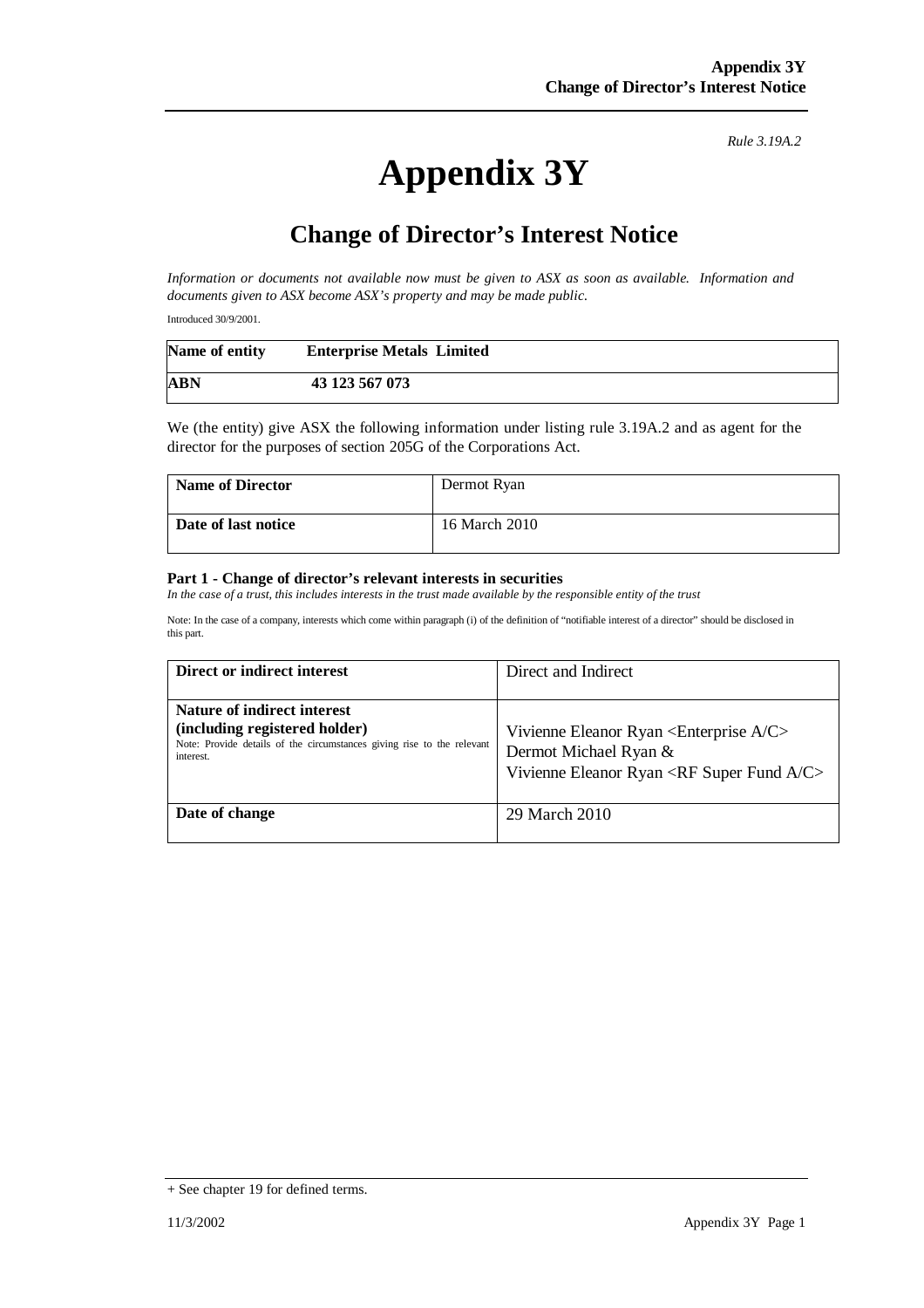| No. of securities held prior to change                                      | Direct                                   |
|-----------------------------------------------------------------------------|------------------------------------------|
|                                                                             | <b>Fully Paid Ordinary Shares</b>        |
|                                                                             | 10,575,000                               |
|                                                                             |                                          |
|                                                                             | \$0.25 Options expiring 22/11/2012       |
|                                                                             | 1,500,000                                |
|                                                                             |                                          |
|                                                                             | \$0.25 Options expiring 20/06/2012       |
|                                                                             | 500,000                                  |
|                                                                             |                                          |
|                                                                             | Indirect                                 |
|                                                                             | Fully Paid Ordinary Shares               |
|                                                                             | 1,500,000                                |
|                                                                             |                                          |
|                                                                             | \$0.25 Options expiring 20/06/2012       |
|                                                                             | 500,000                                  |
| <b>Class</b>                                                                |                                          |
|                                                                             | <b>Ordinary Shares</b>                   |
|                                                                             |                                          |
|                                                                             |                                          |
| <b>Number acquired</b>                                                      | Indirect - 3,500,000                     |
|                                                                             |                                          |
| <b>Number disposed</b>                                                      | Direct - 2,500,000                       |
|                                                                             | Indirect $-1,000,000$                    |
|                                                                             |                                          |
| <b>Value/Consideration</b>                                                  | \$630,000                                |
| Note: If consideration is non-cash, provide details and estimated valuation |                                          |
| No. of securities held after change                                         | Direct                                   |
|                                                                             | <b>Fully Paid Ordinary Shares</b>        |
|                                                                             | 8,075,000                                |
|                                                                             |                                          |
|                                                                             | \$0.25 Options expiring 22/11/2012       |
|                                                                             | 1,500,000                                |
|                                                                             |                                          |
|                                                                             | \$0.25 Options expiring 20/06/2012       |
|                                                                             | 500,000                                  |
|                                                                             |                                          |
|                                                                             | Indirect                                 |
|                                                                             | Fully Paid Ordinary Shares               |
|                                                                             | 4,000,000                                |
|                                                                             |                                          |
|                                                                             | \$0.25 Options expiring 20/06/2012       |
|                                                                             | 500,000                                  |
|                                                                             |                                          |
| Nature of change                                                            | Off Market Transfer between Mr Dermot    |
| Example: on-market trade, off-market trade, exercise of options, issue of   | Ryan's Direct and Indirect Shareholdings |
| securities under dividend reinvestment plan, participation in buy-back      |                                          |

## **Part 2 – Change of director's interests in contracts**

Note: In the case of a company, interests which come within paragraph (ii) of the definition of "notifiable interest of a director" should be disclosed in this part.

<sup>+</sup> See chapter 19 for defined terms.